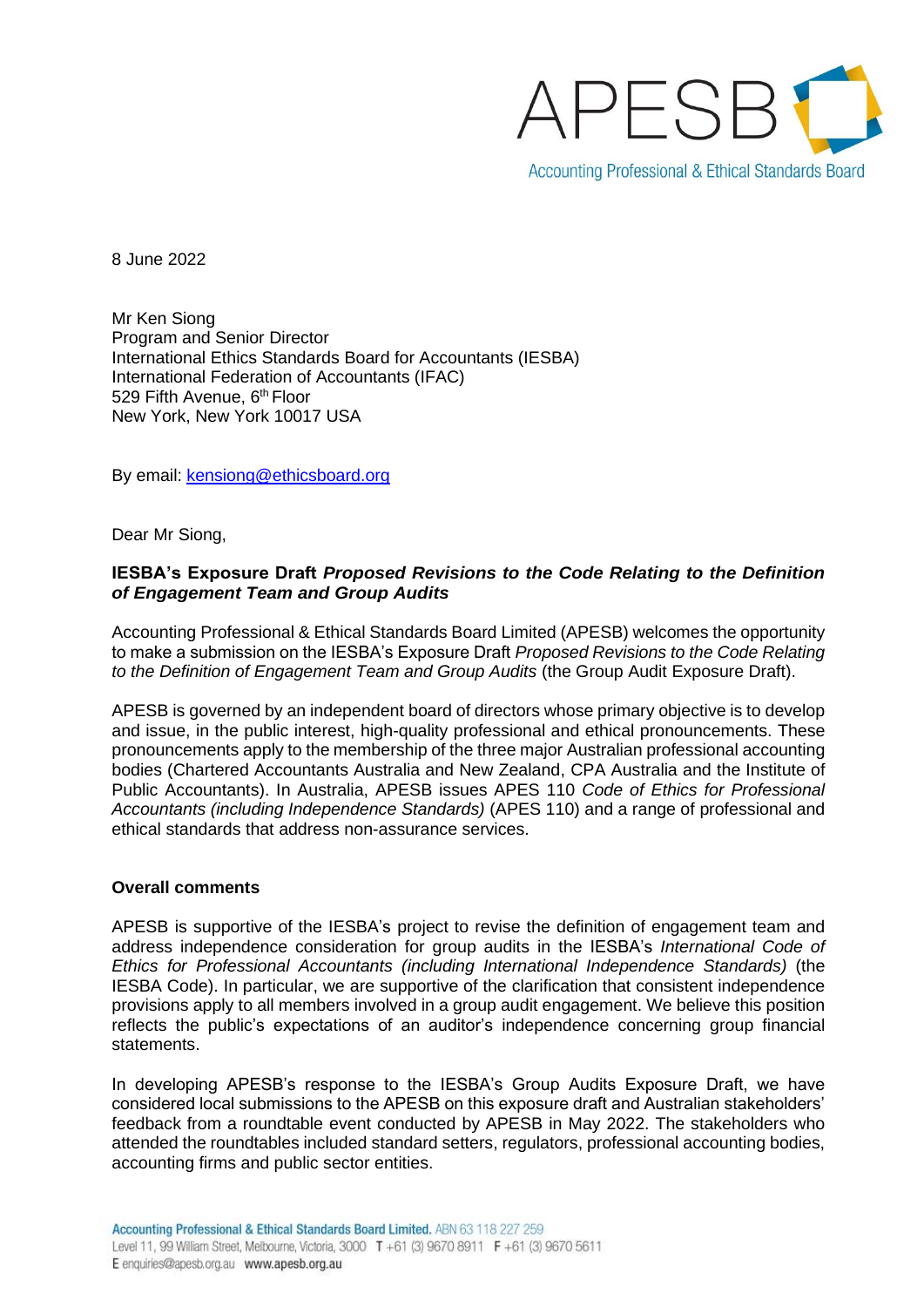APESB's key recommendations are noted below. In addition, Appendix A provides APESB's responses to the IESBA's specific and general questions.

#### **Recommendations**

APESB's key recommendations in relation to the Group Audits Exposure Draft for the IESBA's consideration are that:

- The engagement team definition should be developed in a manner that it applies to both assurance and non-assurance services in accordance with current professional practice and acknowledging the Code's broader application for all services;
- Additional guidance material should be provided that explains the importance of distinguishing whether an individual is part of the audit team or engagement team and the impact this has on determining their independence;
- Provide further clarity in proposed paragraphs 400.A 400.D on individuals who consult with the engagement team, but may not have direct influence over the outcome of the audit;
- Consider the development of guidance or support for SMP audit practitioners who may be faced with implementation challenges by these proposals;
- Consider whether the component auditor should be involved in the communication with those charged with governance of the group audit client if the breach of independence relates to the component audit firm; and
- Consider the simplification of terms and language used in the revised provisions in Section 405 to enhance the ability of readers to easily understand, comprehend and interpret the provisions (refer to issues raised in Questions 1, 3, 4, 6, 7 and 8 in Appendix A)

#### **Concluding comments**

We trust you find these comments helpful in your final deliberations. If you require additional information, please contact APESB's Principal, Ms. Jacinta Hanrahan, at [jacinta.hanrahan@apesb.org.au.](mailto:jacinta.hanrahan@apesb.org.au)

Yours sincerely

Y Niels

Nancy Milne OAM **Chairman**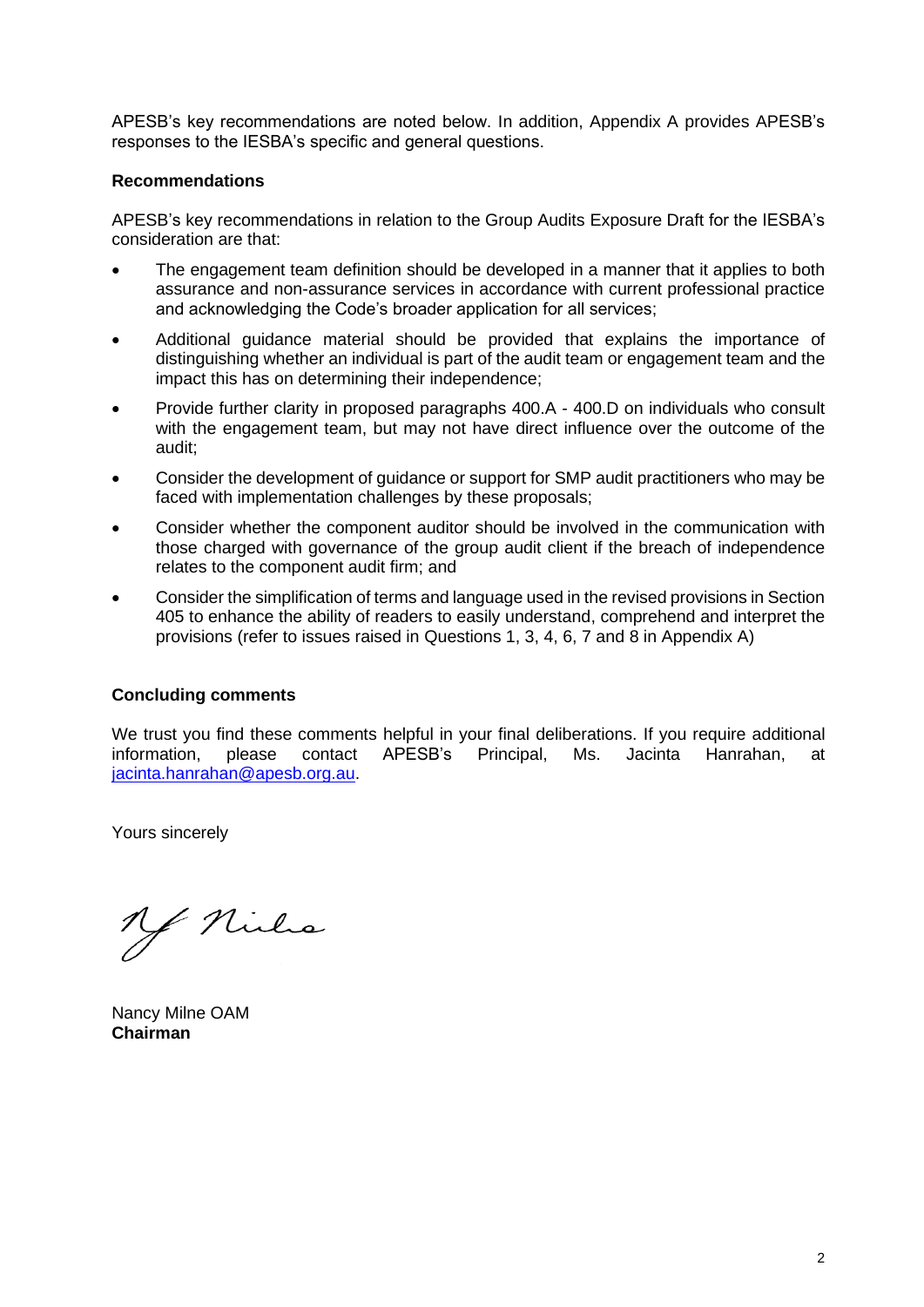## **APPENDIX A**

## **APESB's Specific Comments**

APESB's responses to the request for specific comments by the IESBA on the proposals in the Group Audits Exposure Draft are as follows:

## *Proposed Revised Definition of Engagement Team*

- **1. Do you agree with the proposed changes to the Code related to the revised definition of Engagement Team (ET), including (see Chapters 1, 4 and 6):**
	- **(a) The revised definitions of the terms "engagement team," "audit team," "review team" and "assurance team;" and**
	- **(b) The explanatory guidance in paragraphs 400.A – 400.D?**

APESB is generally supportive of the proposed changes to the Code relating to the revised definitions of the terms "engagement team," "audit team," "review team" and "assurance team." APESB supports the alignment of terms between auditing and assurance standards and the professional and ethical standards. We also note that the proposed definition of "Engagement Team" aligns with the definition in ISQM 1 *Quality Management For Firms That Perform Audits Or Reviews Of Financial Statements, Or Other Assurance Or Related Services Engagements.*

In practice, the term engagement is not restricted to audit or assurance work performed for clients and is applied to all engagements performed for clients (whether assurance or non-assurance). Therefore, the term "*Engagement Team*" should be universally used to refer to any engagement team who performs professional services for clients. We note that the proposed removal of the reference to assurance in the "engagement team" definition does broaden the definition to allow it to be relevant to any professional services engagement.

Accordingly, APESB recommend that IESBA add explanatory material to the "Engagement Team" definition to explain what an engagement team encompasses in Part 3 of the Code to address both assurance and non-assurance engagements. This approach will then mean that there is no necessity to use the undefined term "team" in Part 3 of the Code (for example, in Section 300 or Section 310). It is important to consider the broader application of the Code to non-assurance services. Where consistent terms are already used in practice, it is not advisable to redefine them.

In relation to the explanatory details (in italics) that support the engagement team definition, particularly the references to ISA 620 and ISA 610 (Revised 2013), APESB note that these references refer to the auditor's responsibilities when using the work of external experts or internal auditors. They do not assist the users of the Code in determining who is captured within the engagement team. The term 'External Experts' is already defined in the extant Code, and therefore, we do not think this term requires redirection to ISA 620 for further explanation.

Feedback from Australian stakeholders indicated support for the alignment of definitions but agreed that the references to ISA 610 and ISA 620 increase the definition's complexity rather than provide clarity.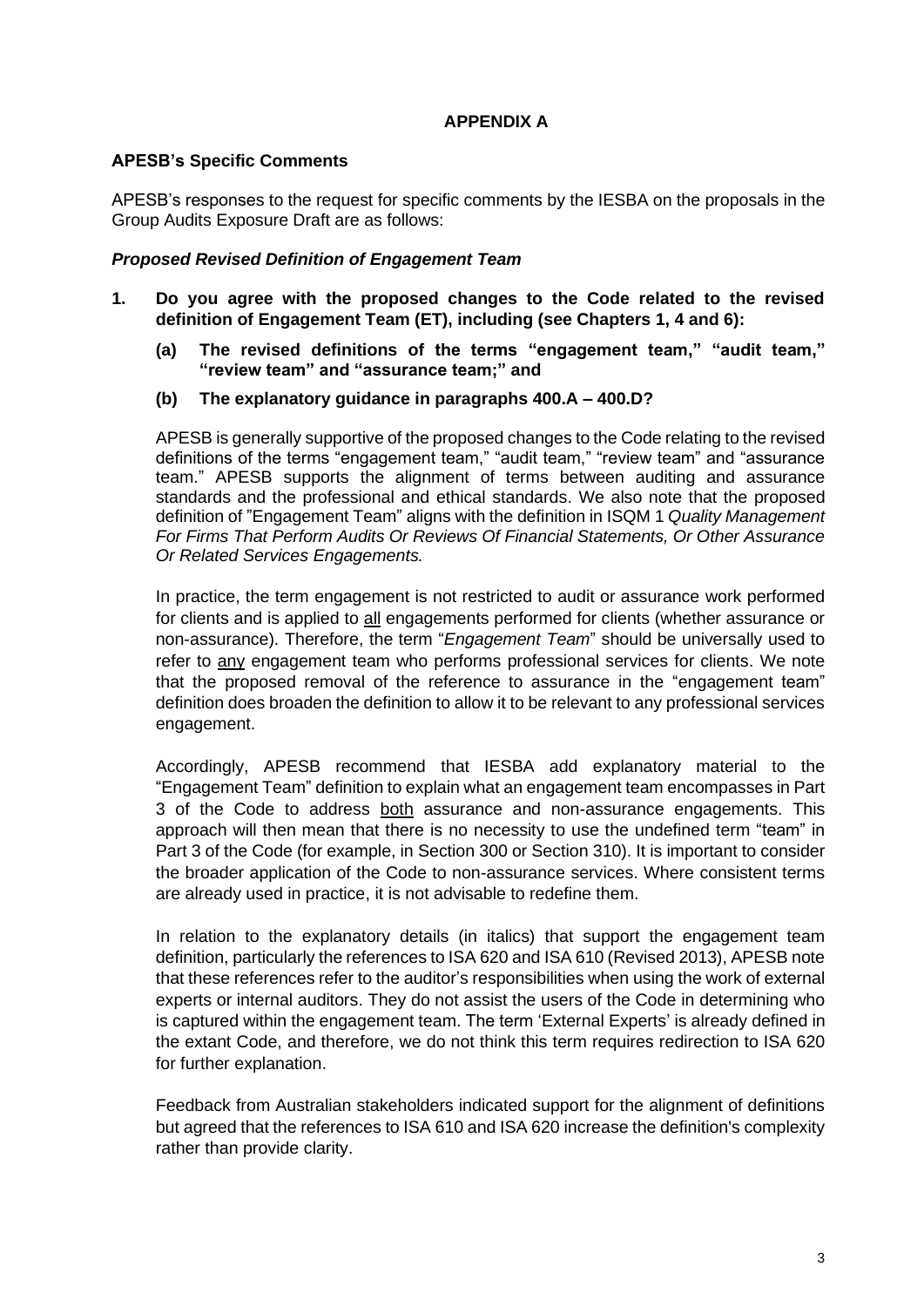APESB acknowledge that the changes to the definition of 'engagement team' may capture more individuals than the extant definition. Therefore, we support the inclusion of the proposed guidance in paragraphs 400.A to 400.D.

Further clarity could be provided in relation to the proposed application material on consulting in proposed paragraph 400.C. The long association provisions dealing with prohibited activities of an individual during a cooling-off period (paragraph R540.20 of the IESBA Code) list consulting with the engagement team with no reference to direct influence over the audit engagement. Direct influence is considered separately from consulting; therefore, it is not clear why proposed paragraph 400.C refers to these elements together.

We encourage the IESBA to consider the proposed guidance on consultation regarding technical or industry-specific issues, transactions or events and the scenario when an individual does not have direct influence over the outcome of the audit engagement.

The proposed paragraphs 400.A to 400.D highlight the need to distinguish between individuals being on the engagement team or the audit team. However, it is not clear from the proposed guidance why this is an important distinction and the implications for applying the relevant independence requirements. APESB encourage the IESBA to clarify the importance of this distinction within the proposed application material.

From an editorial perspective, APESB suggest the inclusion of the word 'the' before the phrase '… purposes of the group audit is a member of the engagement team for the group audit.,' in proposed paragraph 400.A.

Refer to question 2 below for APESB views on the definitions of 'audit team,' 'review team' and 'assurance team.'

#### *Independence Considerations for Engagement Quality Reviewers*

**2. Do you agree with the changes to the definitions of "audit team," "review team" and "assurance team" to recognize that EQRs might be sourced from outside a firm and its network (see Chapter 6)?**

APESB agree with the changes to the definitions of "audit team," "review team" and "assurance team" to recognise that Engagement Quality Reviewers (EQRs) might be sourced from outside a firm and its network.

#### *Independence in a Group Audit Context*

**3. Do you agree with the proposed new defined terms that are used in Section 405 in addressing the independence considerations in a group audit (see Chapters 1 and 6)?**

As noted in APESB's response to question 1 above, APESB support the alignment of terms between standards and concur with the definitions from ISA 600 being replicated in the Code. APESB also support the other proposed definitions used in Section 405, addressing the independence considerations in a group audit.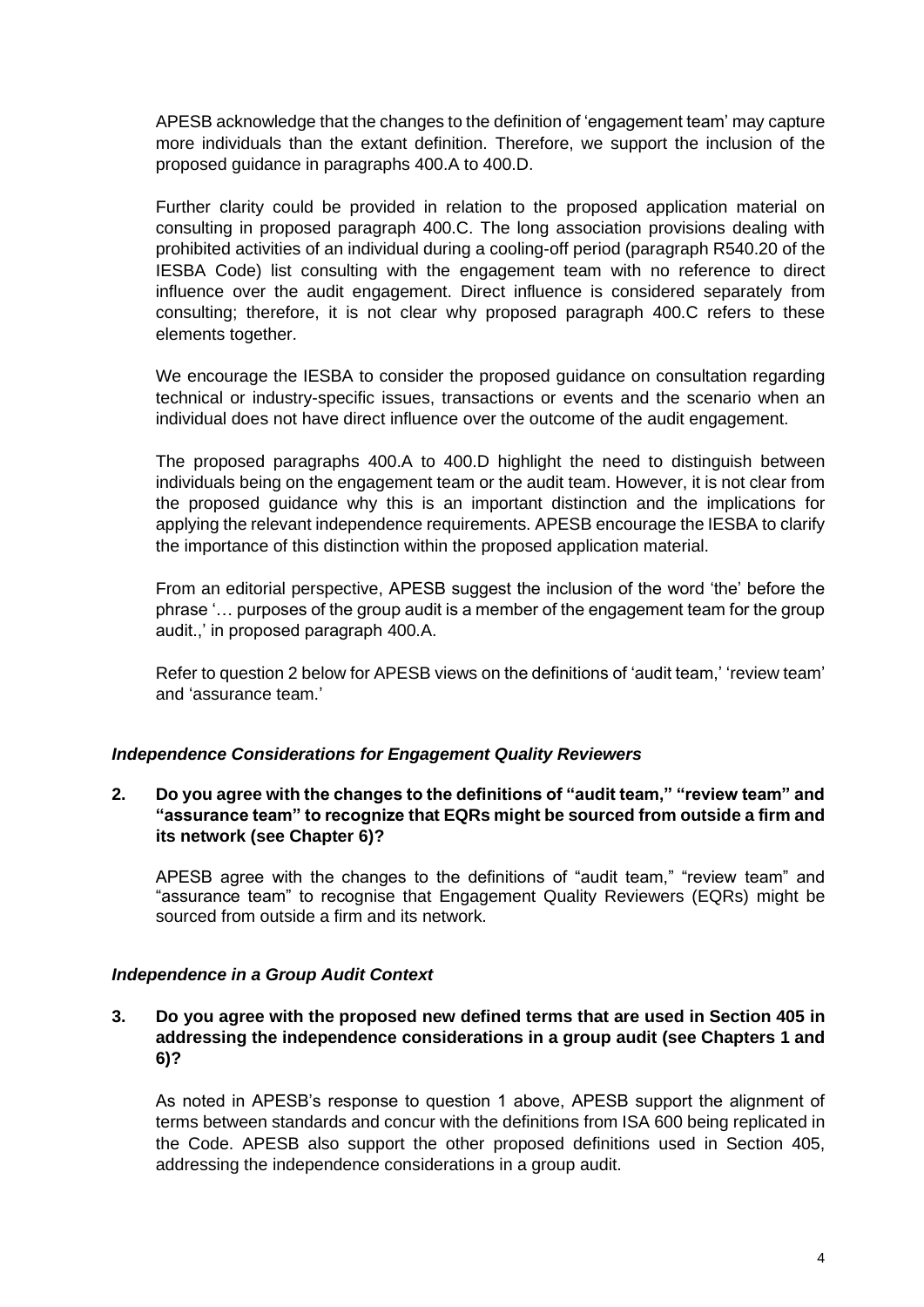From an editorial perspective, APESB notes that the defined term 'audit team for the group audit' has a slightly different naming convention to other group related definitions such as *'group audit client.'* Therefore, APESB encourages IESBA to consider if the name of the definition should be simplified to *'group audit team'* to be consistent with the existing proposed drafting.

- **4. In relation to the proposals in Section 405 (Chapter 1), do you agree with the principles the IESBA is proposing for:**
	- **(a) Independence in relation to individuals involved in a group audit; and**
	- **(b) Independence in relation to firms engaged in a group audit, including component auditor firms (CA firms) within and outside the Group Auditor's (GA's) firm network?**

APESB support the overall proposed premise that consistent Independence principles be applied to all individuals and Firms engaged in a Group Audit, including component auditors, whether internal or outside the firm's network performing the group audit engagement. We are of the view that it will meet public expectations of the independence of all auditors involved in a group audit engagement.

Stakeholders in Australia have raised concerns about the practical challenges in implementing these proposals. For example, removing the concept of materiality for components means that firms may need to monitor the independence of immaterial components, with some stakeholders questioning whether the proposed changes will contribute to audit quality. There was also a concern about whether these changes would negatively impact SMP audit practitioners as, over time, the component audits may be pushed towards the larger network firms.

Refer to the comments at question 6 below in relation to the application of the nonassurance services provisions to component auditors.

From an editorial perspective, APESB suggest the removal of the sentence 'The ISAs apply to an audit of group financial statements.' from the start of proposed paragraph 405.2 A1, as ISAs apply to all audits.

APESB note that many provisions in Section 405 are difficult to easily interpret due to the repetition of defined terms. Therefore, APESB suggest that the IESBA should consider simplifying the drafting to ensure the purpose/intent of the relevant provision is clear. For example, proposed paragraph 405.13 A2 is difficult to interpret but could be simplified as follows:

*"In addressing the circumstances described in paragraph 405.13 A1, the component auditor firm might consider paragraphs 400.31 A2 and 400.31 A3 to assist in evaluating and addressing any threats to their independence."*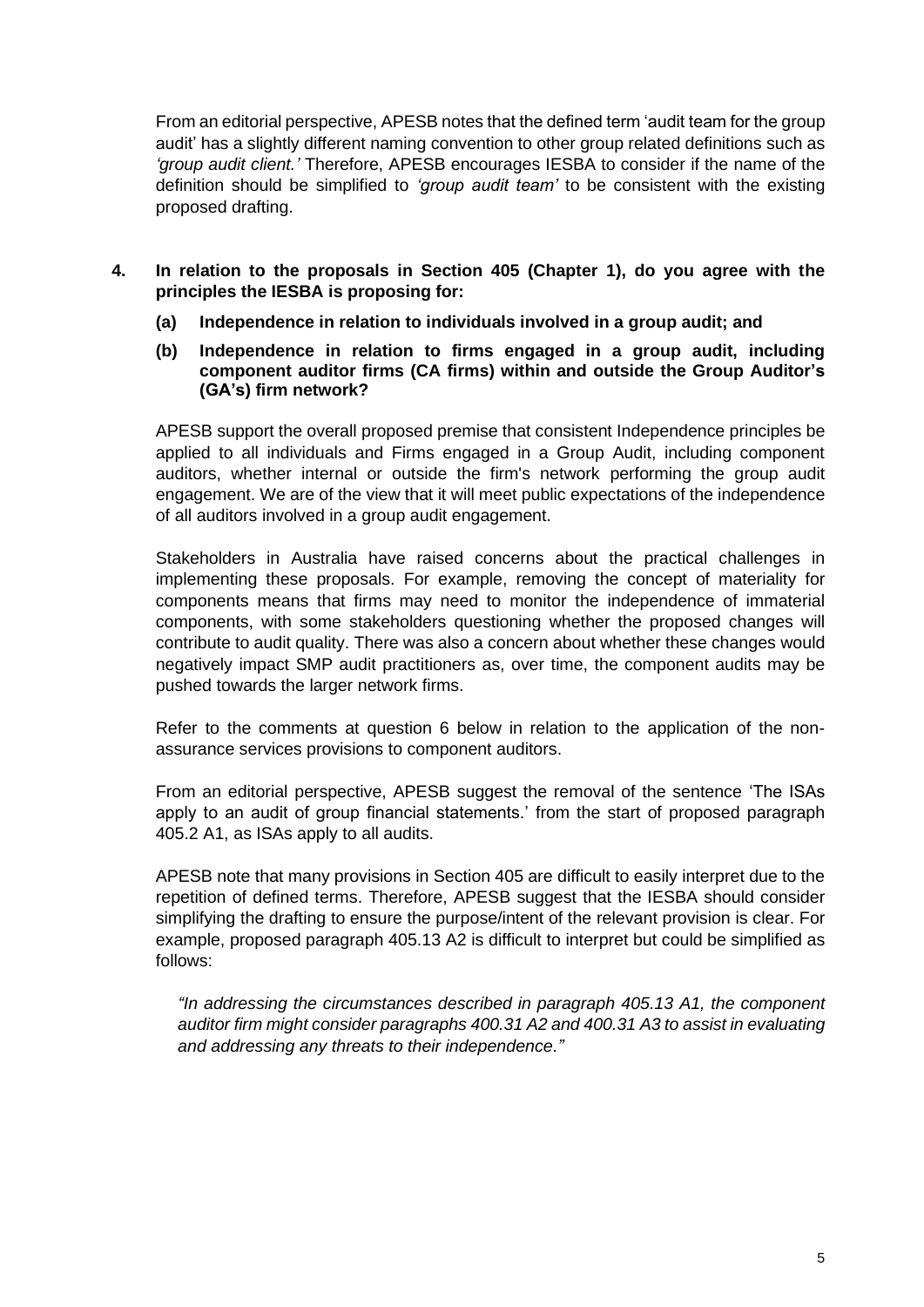- **5. Concerning non-network CA firms, do you agree with the specific proposals in Section 405 regarding:**
	- **(a) Financial interest in the group audit client; and**
	- **(b) Loans and guarantees?**

APESB agree with the specific proposals in Section 405 regarding the application of the requirements relating to a financial interest in the group audit client and loans and guarantees by non-network component audit firms.

## **Non-Assurance Services (NAS)**

### **6. Is the proposed application material relating to a non-network CA firm's provision of NAS to a component audit client in proposed paragraph 405.12 A1 – 405.12 A2 sufficiently clear and appropriate?**

APESB questions whether the examples in paragraph 400.12 A1 are required. A better approach would be to delete the two examples and retain the general reference to Section 600, as many non-assurance services could create a threat to the component auditor's independence.

With respect to paragraph 405.12 A2, APESB encourages the IESBA to consider including a taxation services example as we are of the view it would be a typical non-assurance service that is provided which is likely to create a self-review threat.

## **Changes in Component Auditor Firms**

## **7. Is the proposed application material relating to changes in CA firms during or after the period covered by the group financial statements in proposed paragraph 405.13 A1 – 405.13 A2 sufficiently clear and appropriate?**

APESB agree that the proposed application material relating to the changes in the component audit firms during or after the period covered by the group financial statements is relevant and required. However, APESB are concerned that the current drafting of section 405 means it may not be easy for readers of the Code to interpret and understand certain provisions easily.

For example, in 405.13 A1, whether it applies to the new component audit firm or the previous firm should be clarified. Also, refer to APESB's response to question 4 above for suggested revisions to proposed paragraph 405.13 A2.

#### **Breach of Independence by a Component Auditor Firm**

## **8. Do you agree with the proposals in Section 405 to address a breach of independence by a CA firm?**

APESB agrees with the proposals in Section 405 to address the breaches of Independence, and is supportive of the additional proposals to address component audit firms that are outside the group audit firm's network.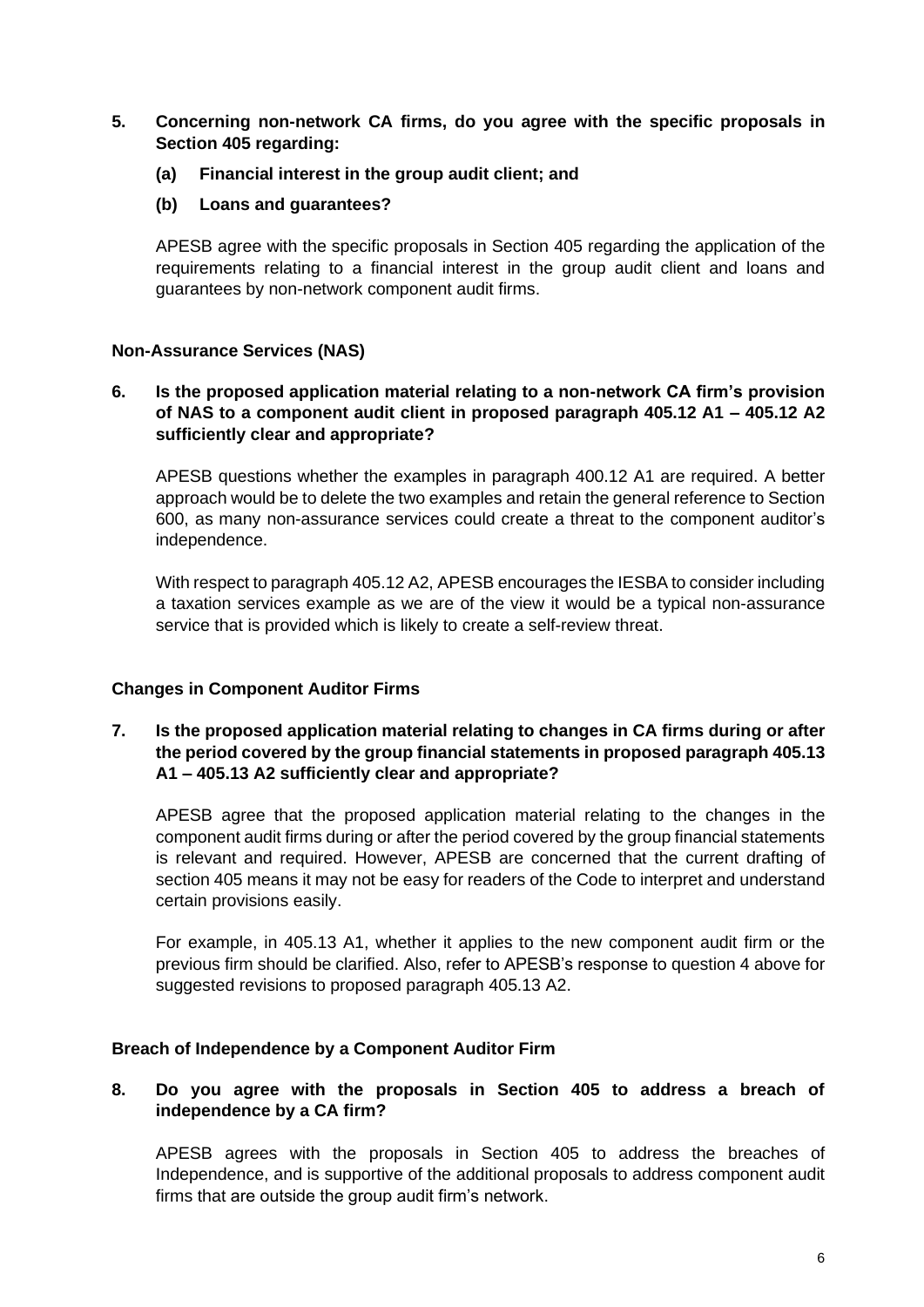Feedback from stakeholders in Australia also showed support for the proposed revisions to address breaches of independence by a component firm. It was acknowledged that the group engagement partner is responsible for the overall Independence of the group audit engagement. However, when possible, it may be beneficial for the component auditor to be involved in the communication with those charged with governance to discuss any breaches of independence by the component firm.

From an editorial perspective, APESB have noted the following two matters for the IESBA's consideration:

- proposed paragraph R405.14 must be split into two separate provisions/paragraphs from an enforcement perspective. The proposed drafting has two sentences, with each sentence imposing requirements on two different parties (i.e., the component auditor firm and then the group engagement partner). It would have more impact if the requirement on each party were in a separate provision; and
- proposed paragraph R405.17 should include a cross-reference to proposed paragraph R405.16 rather than stating 'this determination". For example, *"In making the determination in paragraph R405.16, the …"*

#### *Proposed Consequential and Conforming Amendments*

#### **9. Do you agree with the proposed consequential and conforming amendments as detailed in Chapters 2 to 6?**

Subject to APESB's comments noted above, particularly the definition of engagement team, we agree with the related proposed consequential and conforming amendments as detailed in Chapters 2 to 6.

#### *Effective Date*

## **10. Do you support the IESBA's proposal to align the effective date of the final provisions with the effective date of ISA 600 (Revised) on the assumption that the IESBA will approve the financial pronouncement in December 2023?**

APESB supports the IESBA's proposal to align the effective date of the final provisions for the definition of engagement team and group audits with the effective date of ISA 600 (Revised).

#### **APESB's General Comments**

APESB's general comments on the Group Audits Exposure Draft for the IESBA's consideration are as follows:

#### *(a) Small- and Medium-Sized Entities (SMEs) and SMPs*

Not applicable.

#### *(b) Regulators and Audit Oversight Bodies*

Not applicable.